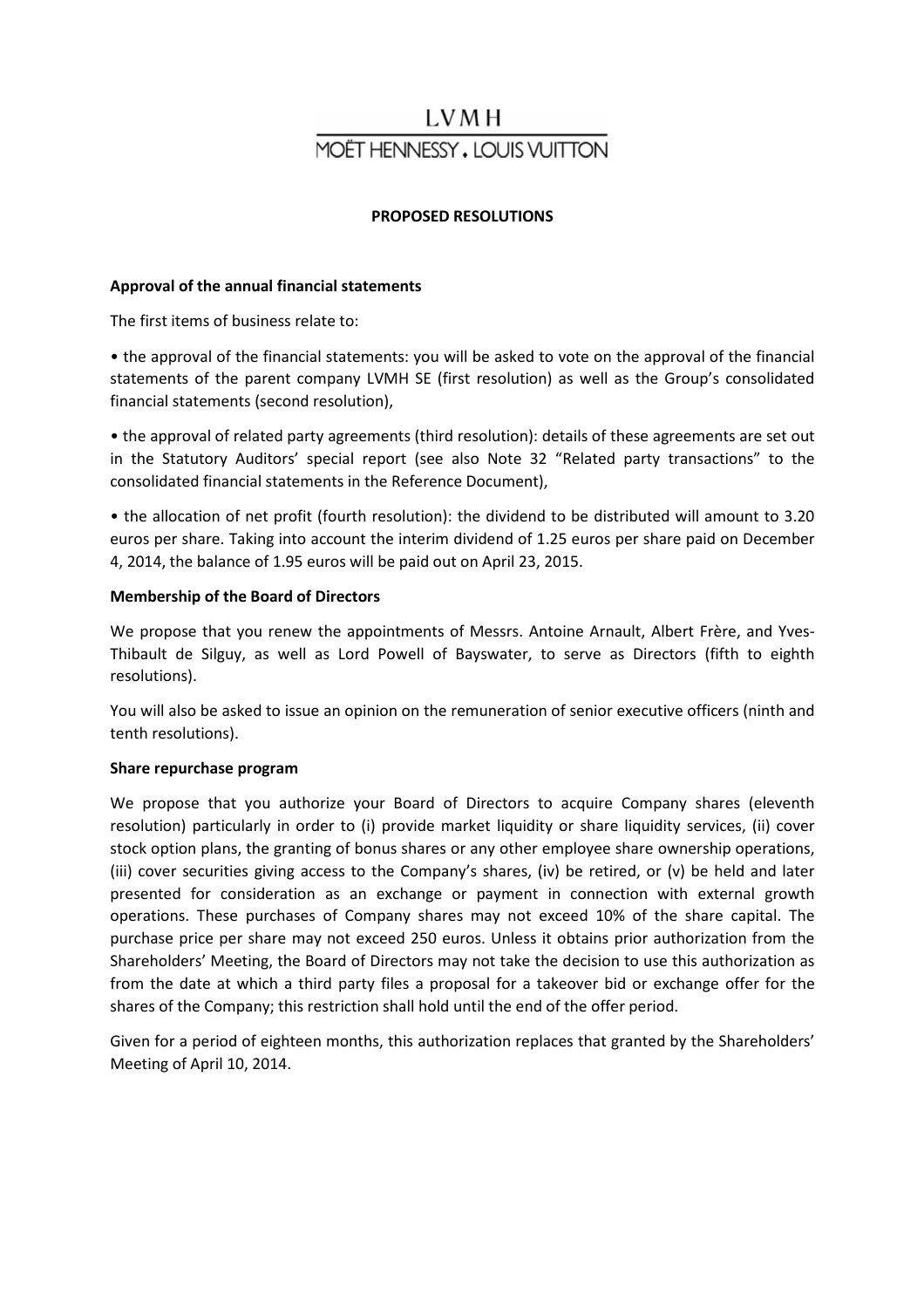# **Reduction of share capital**

We propose that you authorize your Board of Directors to reduce the share capital (thirteenth resolution) by a total amount not to exceed 10% of the current share capital over a period of twentyfour months, through the retirement of shares acquired under the eleventh resolution. This authorization may be used in particular to offset the dilution resulting from the exercise of share subscription options.

Given for a period of eighteen months, this authorization replaces that granted by the Shareholders' Meeting of April 10, 2014.

## **Share capital increase**

We propose that you authorize your Board of Directors to increase the share capital:

• through the capitalization of profit, reserves, additional paid-in capital or other items and the allotment of new shares or an increase in the par value of existing shares (twelfth resolution),

• through the issue of ordinary shares, and/or equity securities giving access to other equity securities or giving access to an allotment of debt securities, and/or securities giving access to equity securities to be issued:

a) with preferential subscription rights (fourteenth resolution);

b) without preferential subscription rights and through a public offering with the possibility of priority rights (fifteenth resolution) or through a private placement reserved for qualified investors or a restricted group of investors (sixteenth resolution); the Board of Directors being authorized to set the issue price in accordance with certain exceptional rules and in a total issue amount not to exceed 10% of the share capital per year (seventeenth resolution);

These authorizations include the option for the Board of Directors to increase the number of shares to be issued in the event that the issue is oversubscribed (eighteenth resolution),

c) through the issue of shares and/or securities giving access to a portion of the Company's share capital or, provided the first security is a share, to an allotment of debt securities of any securities giving access to a portion of the share capital in consideration for securities tendered as part of a public exchange offer (nineteenth resolution) or an in-kind contribution of equity securities (twentieth resolution).

Unless it obtains prior authorization from the Shareholders' Meeting, the Board of Directors may not take the decision to use these delegations of authority as from the date at which a third party files a proposal for a takeover bid or exchange offer for the shares of the Company; this restriction shall hold until the end of the offer period.

Given for a period of twenty-six months, these authorizations replace those granted by the Shareholders' Meeting of April 18, 2013.

The maximum nominal amount of each authorization is set at 50 million euros. Moreover, the overall ceiling for these capital increases is set to the maximum nominal amount of 50 million euros (twentythird resolution).

These authorizations in principle will allow your Board of Directors to react more quickly to seize market opportunities or carry out external growth transactions.